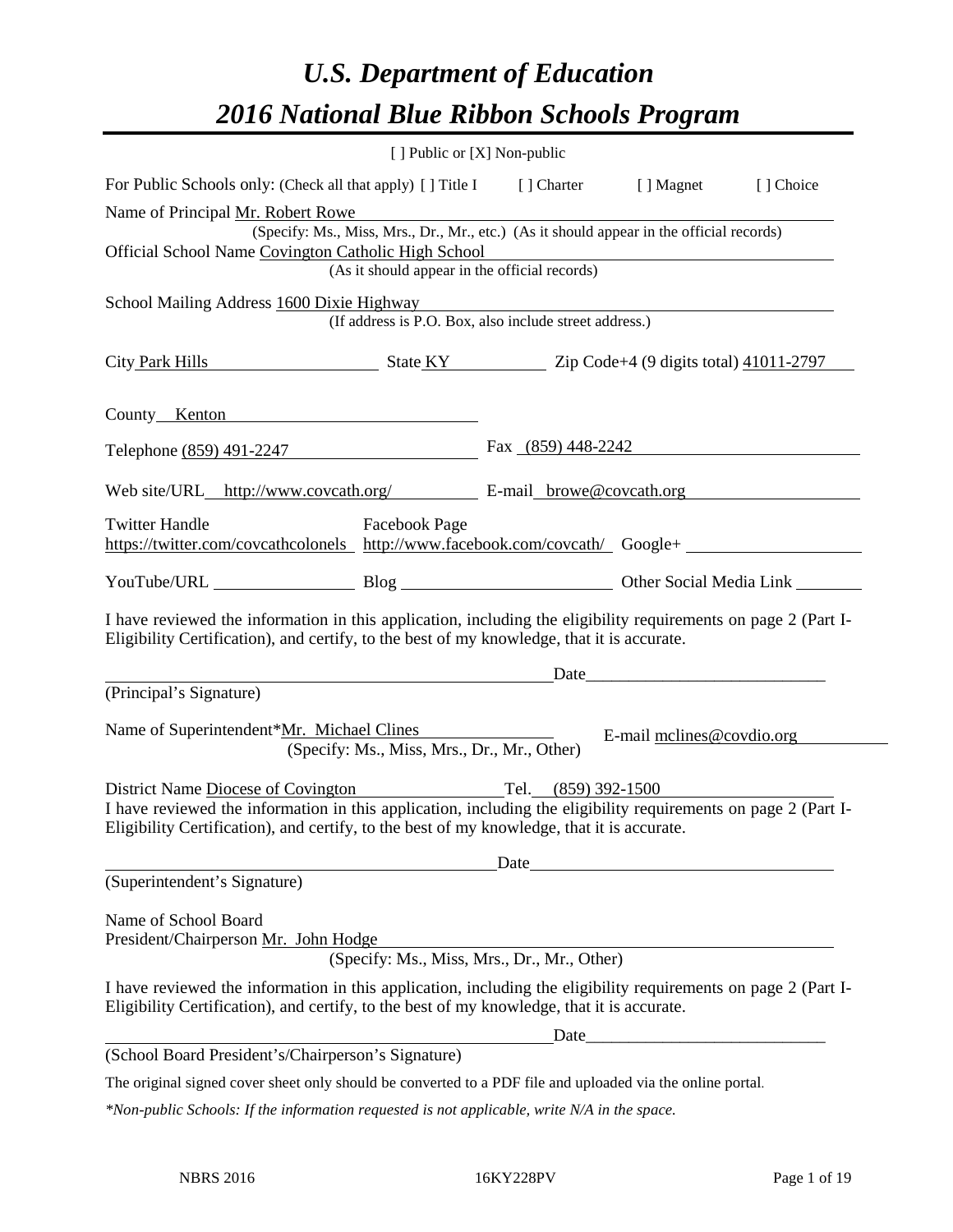The signatures on the first page of this application (cover page) certify that each of the statements below, concerning the school's eligibility and compliance with U.S. Department of Education and National Blue Ribbon Schools requirements, are true and correct.

- 1. The school configuration includes one or more of grades K-12. (Schools on the same campus with one principal, even a K-12 school, must apply as an entire school.)
- 2. The public school has met their state's accountability requirements (i.e., avoided sanctions) in participation, performance in reading (or English language arts) and mathematics, and other academic indicators (i.e., attendance rate and graduation rate) using the most recent accountability results available for the year prior to nomination.
- 3. To meet final eligibility, a public school must meet the state's accountability requirements (i.e., avoided sanctions) in participation, performance in reading (or English language arts) and mathematics, and other academic indicators (i.e., attendance rate and graduation rate) for the year in which they are nominated (2015-2016) and be certified by the state representative. Any status appeals must be resolved at least two weeks before the awards ceremony for the school to receive the award.
- 4. If the school includes grades 7 or higher, the school must have foreign language as a part of its curriculum.
- 5. The school has been in existence for five full years, that is, from at least September 2010 and each tested grade must have been part of the school for the past three years.
- 6. The nominated school has not received the National Blue Ribbon Schools award in the past five years: 2011, 2012, 2013, 2014, or 2015.
- 7. The nominated school has no history of testing irregularities, nor have charges of irregularities been brought against the school at the time of nomination. The U.S. Department of Education reserves the right to disqualify a school's application and/or rescind a school's award if irregularities are later discovered and proven by the state.
- 8. The nominated school or district is not refusing Office of Civil Rights (OCR) access to information necessary to investigate a civil rights complaint or to conduct a district-wide compliance review.
- 9. The OCR has not issued a violation letter of findings to the school district concluding that the nominated school or the district as a whole has violated one or more of the civil rights statutes. A violation letter of findings will not be considered outstanding if OCR has accepted a corrective action plan from the district to remedy the violation.
- 10. The U.S. Department of Justice does not have a pending suit alleging that the nominated school or the school district as a whole has violated one or more of the civil rights statutes or the Constitution's equal protection clause.
- 11. There are no findings of violations of the Individuals with Disabilities Education Act in a U.S. Department of Education monitoring report that apply to the school or school district in question; or if there are such findings, the state or district has corrected, or agreed to correct, the findings.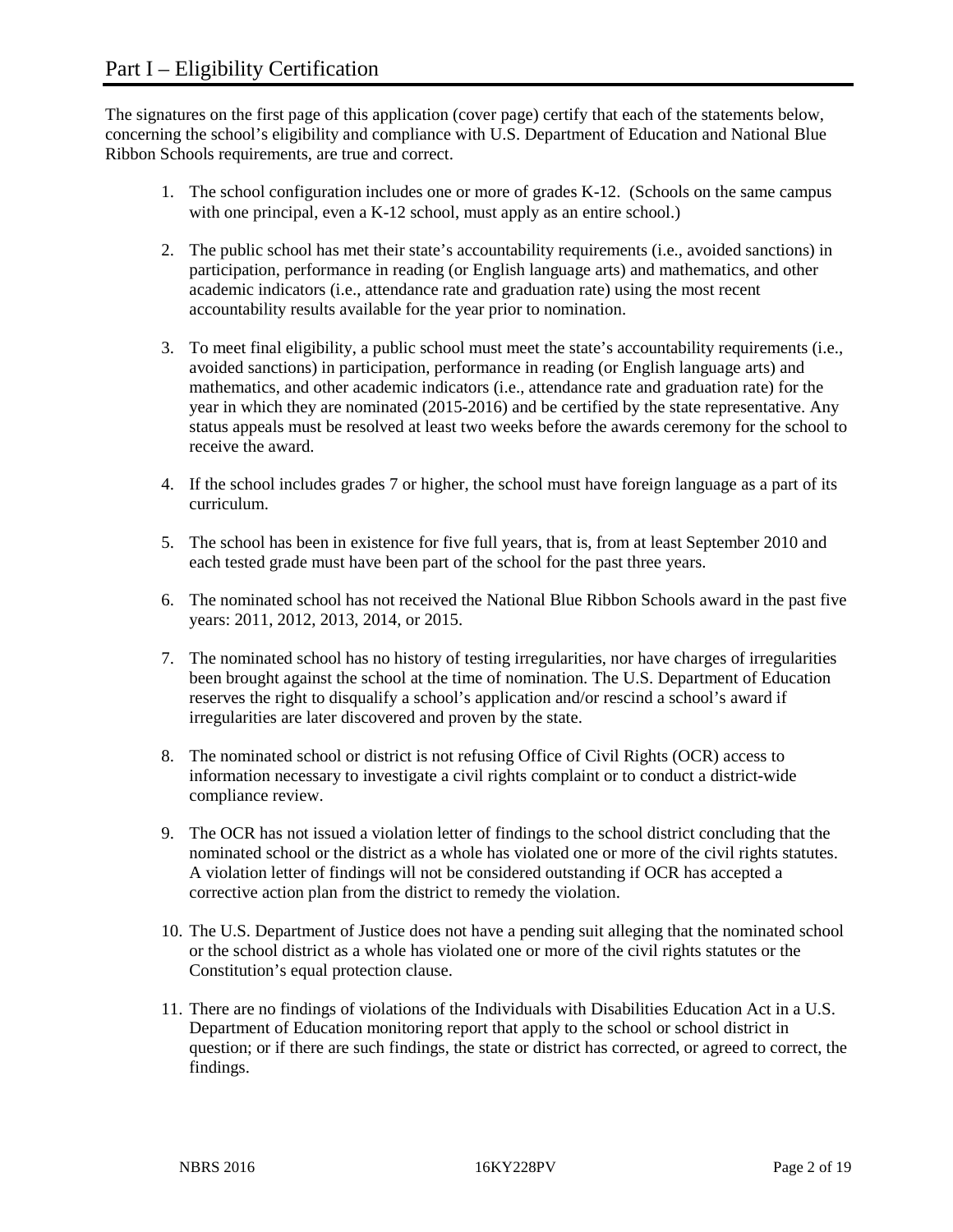#### **Data should be provided for the most recent school year (2015-2016) unless otherwise stated.**

**DISTRICT** (Question 1 is not applicable to non-public schools)

| $\perp$ . | Number of schools in the district<br>(per district designation): | $\underline{0}$ Elementary schools (includes K-8)<br>0 Middle/Junior high schools |
|-----------|------------------------------------------------------------------|-----------------------------------------------------------------------------------|
|           |                                                                  | 0 High schools                                                                    |
|           |                                                                  | $0 K-12$ schools                                                                  |

0 TOTAL

**SCHOOL** (To be completed by all schools)

- 2. Category that best describes the area where the school is located:
	- [] Urban or large central city [ ] Suburban with characteristics typical of an urban area [X] Suburban [ ] Small city or town in a rural area [ ] Rural
- 3. Number of students as of October 1, 2015 enrolled at each grade level or its equivalent in applying school:

| Grade                           | # of         | # of Females | <b>Grade Total</b> |
|---------------------------------|--------------|--------------|--------------------|
|                                 | <b>Males</b> |              |                    |
| <b>PreK</b>                     | 0            | $\theta$     | 0                  |
| K                               | 0            | 0            | $\mathbf{\Omega}$  |
| 1                               | 0            | 0            | 0                  |
| $\overline{2}$                  | 0            | 0            | 0                  |
| 3                               | 0            | 0            | 0                  |
| 4                               | 0            | 0            | 0                  |
| 5                               | 0            | 0            | 0                  |
| 6                               | 0            | 0            | $\mathbf{\Omega}$  |
| 7                               | 0            | 0            | 0                  |
| 8                               | 0            | 0            | 0                  |
| 9                               | 173          | 0            | 173                |
| 10                              | 147          | 0            | 147                |
| 11                              | 145          | 0            | 145                |
| 12 or higher                    | 138          | 0            | 138                |
| <b>Total</b><br><b>Students</b> | 603          | 0            | 603                |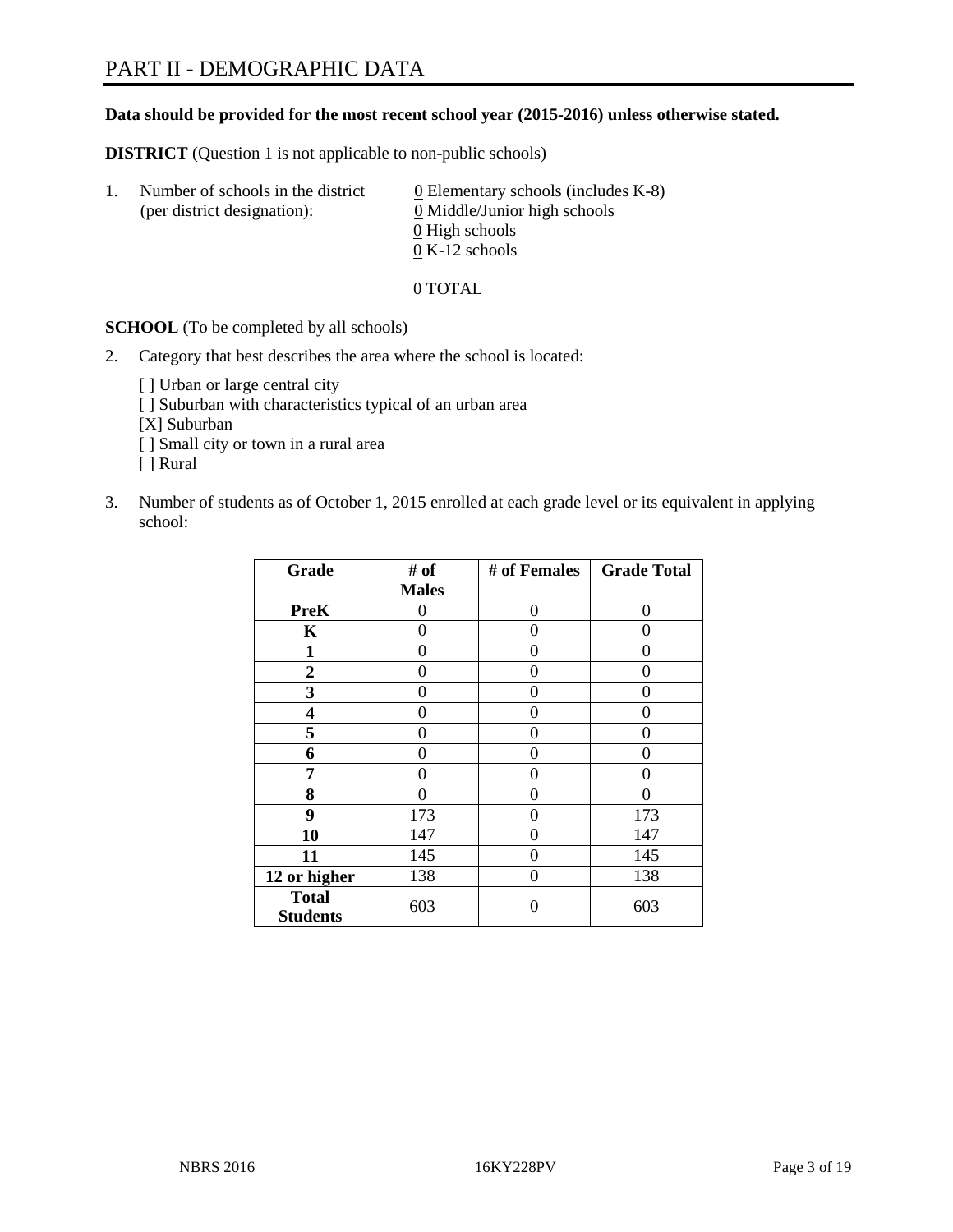4. Racial/ethnic composition of  $\qquad 0\%$  American Indian or Alaska Native the school: 1 % Asian

 0 % Black or African American 1 % Hispanic or Latino 0 % Native Hawaiian or Other Pacific Islander 96 % White 2 % Two or more races **100 % Total** 

(Only these seven standard categories should be used to report the racial/ethnic composition of your school. The Final Guidance on Maintaining, Collecting, and Reporting Racial and Ethnic Data to the U.S. Department of Education published in the October 19, 2007 *Federal Register* provides definitions for each of the seven categories.)

5. Student turnover, or mobility rate, during the  $2014 - 2015$  school year:  $1\%$ 

This rate should be calculated using the grid below. The answer to (6) is the mobility rate.

| <b>Steps For Determining Mobility Rate</b>         | <b>Answer</b> |
|----------------------------------------------------|---------------|
| (1) Number of students who transferred to          |               |
| the school after October 1, 2014 until the         |               |
| end of the 2014-2015 school year                   |               |
| (2) Number of students who transferred             |               |
| <i>from</i> the school after October 1, 2014 until |               |
| the end of the 2014-2015 school year               |               |
| (3) Total of all transferred students [sum of      | 8             |
| rows $(1)$ and $(2)$ ]                             |               |
| (4) Total number of students in the school as      | 571           |
| of October 1, 2014                                 |               |
| $(5)$ Total transferred students in row $(3)$      | 0.014         |
| divided by total students in row (4)               |               |
| $(6)$ Amount in row $(5)$ multiplied by 100        |               |

6. English Language Learners (ELL) in the school:  $0\%$ 

0 Total number ELL

Specify each non-English language represented in the school (separate languages by commas):

7. Students eligible for free/reduced-priced meals: 3 %

Total number students who qualify: 20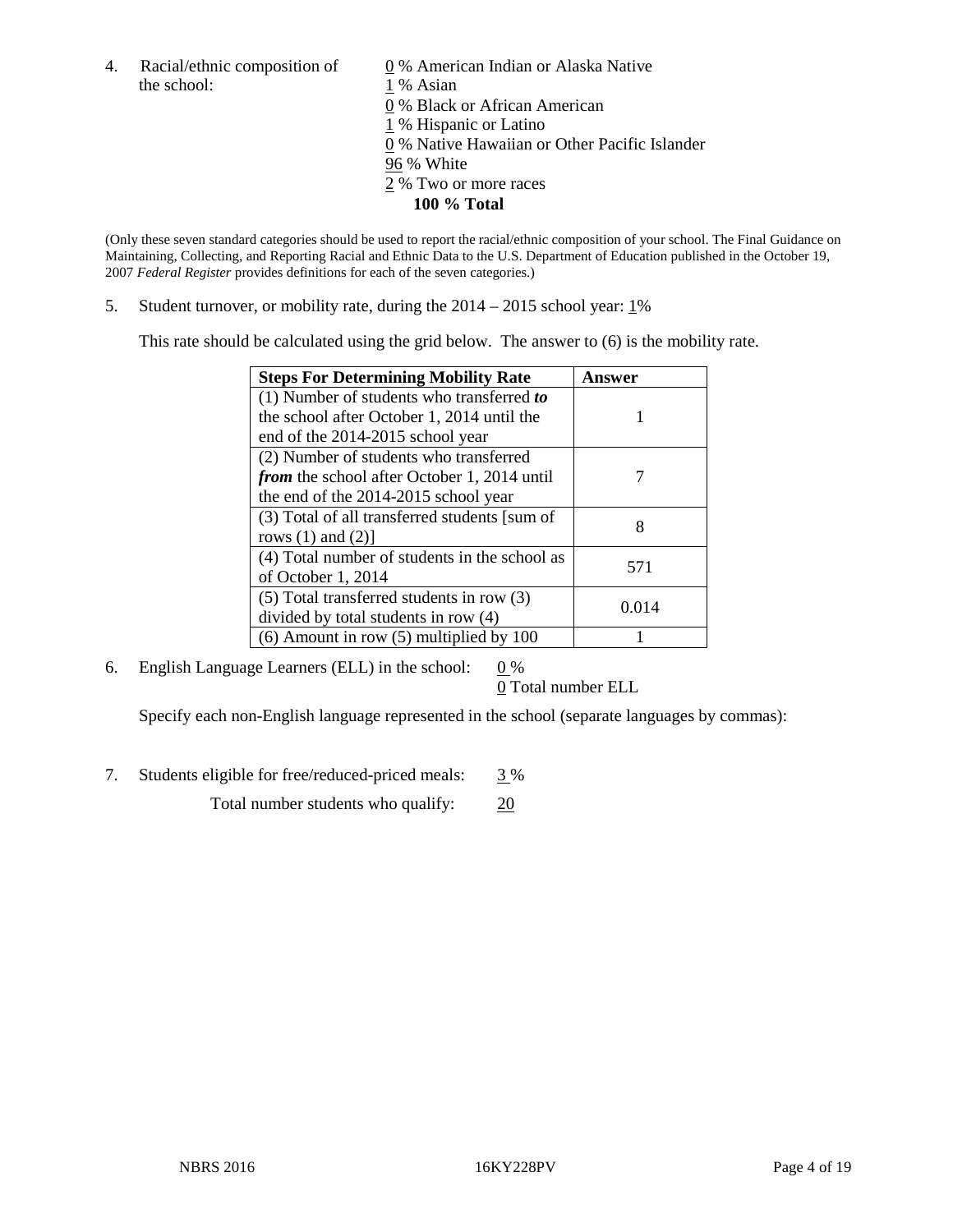Indicate below the number of students with disabilities according to conditions designated in the Individuals with Disabilities Education Act. Do not add additional conditions. It is possible that students may be classified in more than one condition.

| 3 Autism                              | 0 Orthopedic Impairment                 |
|---------------------------------------|-----------------------------------------|
| 0 Deafness                            | 4 Other Health Impaired                 |
| 0 Deaf-Blindness                      | 0 Specific Learning Disability          |
| 0 Emotional Disturbance               | 2 Speech or Language Impairment         |
| 0 Hearing Impairment                  | 0 Traumatic Brain Injury                |
| 0 Mental Retardation                  | 0 Visual Impairment Including Blindness |
| $\underline{0}$ Multiple Disabilities | <b>0</b> Developmentally Delayed        |

- 9. Number of years the principal has been in her/his position at this school:  $8$
- 10. Use Full-Time Equivalents (FTEs), rounded to nearest whole numeral, to indicate the number of school staff in each of the categories below:

|                                       | <b>Number of Staff</b>      |
|---------------------------------------|-----------------------------|
| Administrators                        |                             |
| Classroom teachers                    | 35                          |
| Resource teachers/specialists         |                             |
| e.g., reading, math, science, special | $\mathcal{D}_{\mathcal{L}}$ |
| education, enrichment, technology,    |                             |
| art, music, physical education, etc.  |                             |
| Paraprofessionals                     |                             |
| Student support personnel             |                             |
| e.g., guidance counselors, behavior   |                             |
| interventionists, mental/physical     |                             |
| health service providers,             | 3                           |
| psychologists, family engagement      |                             |
| liaisons, career/college attainment   |                             |
| coaches, etc.                         |                             |

11. Average student-classroom teacher ratio, that is, the number of students in the school divided by the FTE of classroom teachers, e.g.,  $22:1$  19:1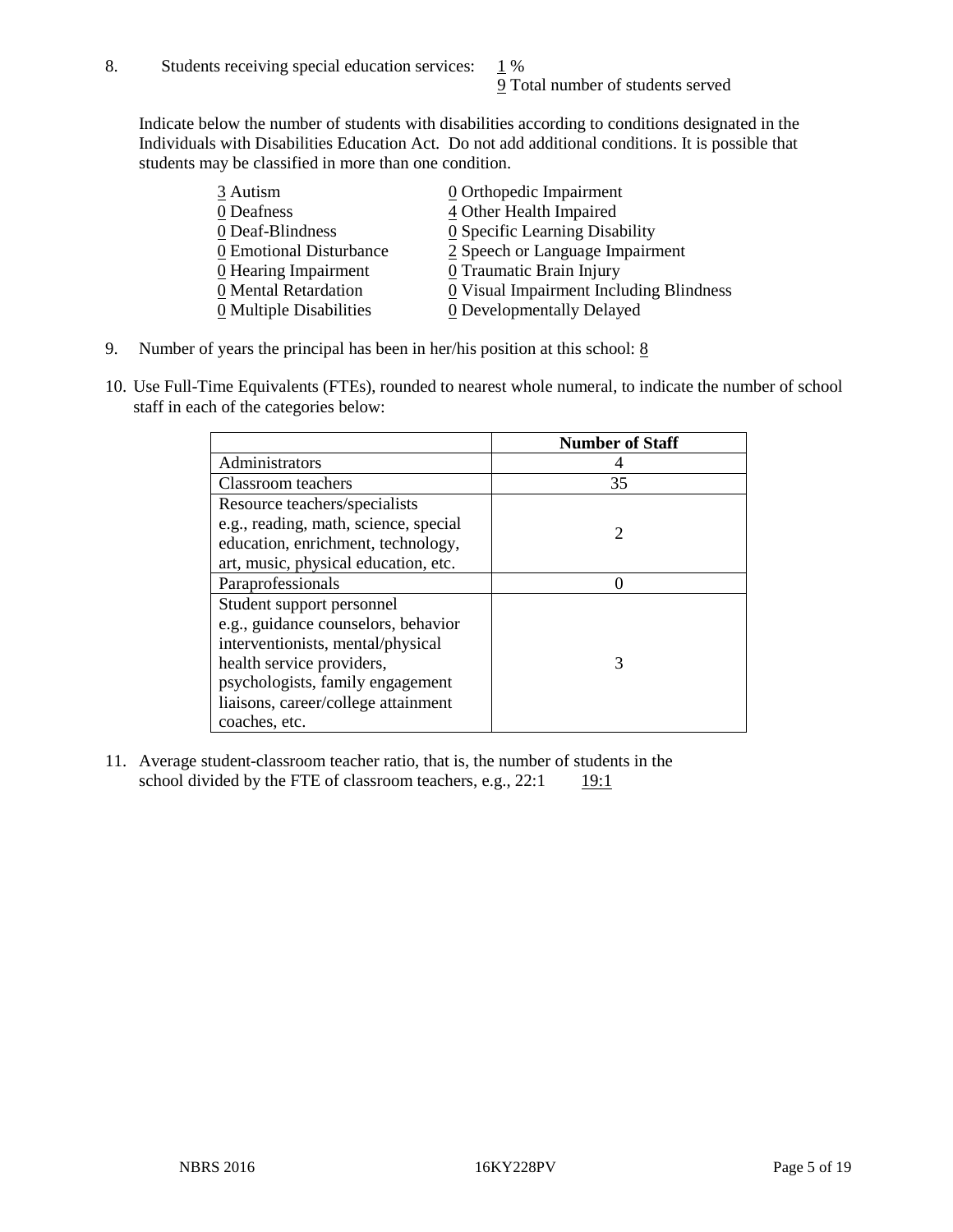12. Show daily student attendance rates. Only high schools need to supply yearly graduation rates.

| <b>Required Information</b> | 2014-2015 | 2013-2014 | 2012-2013 | 2011-2012 | 2010-2011 |
|-----------------------------|-----------|-----------|-----------|-----------|-----------|
| Daily student attendance    | 97%       | 99%       | 98%       | 98%       | 98%       |
| High school graduation rate | .00%      | 00%       | $00\%$    | $00\%$    | 100%      |

#### 13. **For high schools only, that is, schools ending in grade 12 or higher.**

Show percentages to indicate the post-secondary status of students who graduated in Spring 2015.

| <b>Post-Secondary Status</b>                  |     |
|-----------------------------------------------|-----|
| Graduating class size                         | 122 |
| Enrolled in a 4-year college or university    | 97% |
| Enrolled in a community college               | 2%  |
| Enrolled in career/technical training program | 0%  |
| Found employment                              | 0%  |
| Joined the military or other public service   | 1%  |
| Other                                         | 0/  |

14. Indicate whether your school has previously received a National Blue Ribbon Schools award.<br>Yes  $\underline{X}$  No  $Yes X$ 

If yes, select the year in which your school received the award. 2007

15. In a couple of sentences, provide the school's mission or vision statement.

Covington Catholic High School embraces the gospel message of Jesus Christ in order to educate young men spiritually, academically, physically, and socially.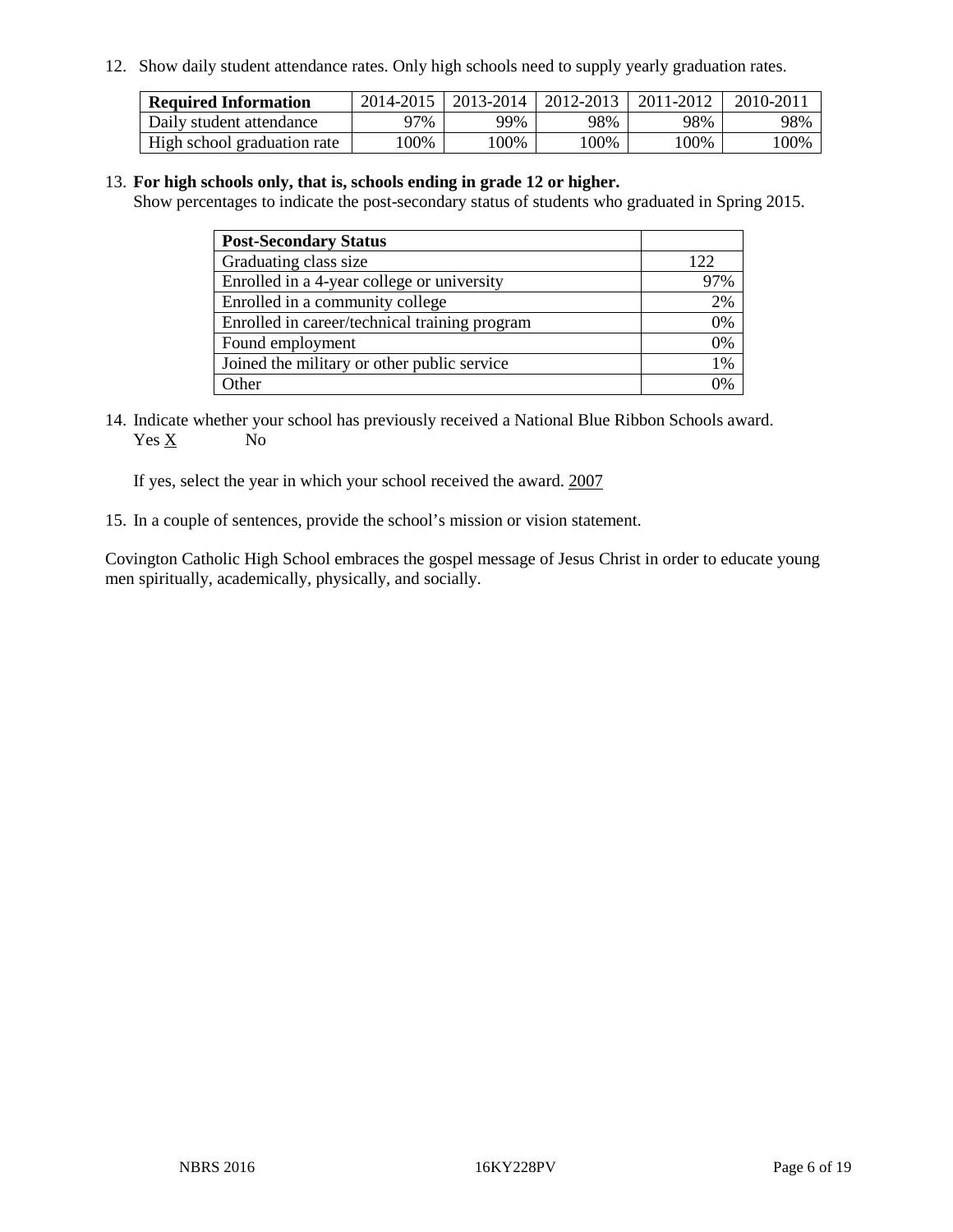# PART III – SUMMARY

Covington Catholic High School is the only all-male high school in Northern Kentucky and one of four in the state of Kentucky. Founded in 1925, it is located in Park Hills, Kentucky. Covington Catholic High School is one of nine high schools in the Diocese of Covington. It is a district high school, consisting of eight parishes and five elementary schools. In its 91st year, Covington Catholic maintains its mission of educating young men spiritually, academically, physically, and socially. Its five core beliefs include- cultivation of respect for self and others based upon a Catholic faith that recognizes every individual is of supreme value; creation of a curriculum that offers meaningful experiences for students of all academic abilities; enrichment of the human spirit through cultural exposure, through community service, and through a school-wide religious atmosphere; development of awareness in students to not discriminate and to make moral judgments in an often non-Christian world; and an understanding that today's youth must be educated to resist the destructive nature of alcohol and drug abuse. All students are challenged and supported by a comprehensive curriculum, a culture that encourages community service and healthy lifestyle choices, a competitive athletic program, and dedicated faculty and administration.

The school's comprehensive curriculum offers two differentiated tracks to meet the needs of its students. Advanced Placement and Honors courses are offered in English, fine arts, foreign languages, mathematics, science, social studies and in elective courses per student interest. The college preparation program, divided into college preparatory courses designated levels I, II and III, offers a variety of classes to meet the needs of college-bound students. It is driven by the pre-college curriculum utilized by most colleges and universities. The Academic Support Program exists for students in all grade levels with documented learning disabilities and difficulties.

Covington Catholic's culture supports and encourages healthy lifestyle choices and a commitment to the community. A full-time personal counselor works with students, parents and faculty members who encounter personal issues. This counselor also oversees the school's local chapter of The Drug Free Clubs of America, with a current enrollment of over 340 students and coordinates school-wide programs on drug and alcohol prevention and safe environment practices. A grief support group meets on a monthly basis for students who have experienced loss. This is overseen by the Religion Department, headed by the campus minister. The Religion Department also holds retreats for each grade level, culminating in a three-day, offsite retreat for members of the senior class. Community service plays an integral role in the educational experience at Covington Catholic. Students are required to earn a minimum of 15 hours of service a year and can earn a varsity letter in community service.

Covington Catholic High School competes inter scholastically in 12 sports. The sports teams have amassed 60 team and individual state championships as well as multiple district and region awards. Covington Catholic also takes pride in operating a vastly successful intramural program in multiple sports. In conjunction with the student-athletes on the field and court, the students in the stands consistently support the athletic teams. The student fans are recognized throughout the state of Kentucky and have received a sportsmanship award at the state basketball finals on multiple occasions.

The learning community's faculty and administration work in concert to facilitate student success. As members of twelve academic departments, the faculty averages over 16 years of teaching experience with 78% of the faculty serving as coaches and/or moderators of Covington Catholic's teams and organizations. The school's leadership team--consisting of a pastoral administrator, principal, separate deans of academics, students, discipline, a campus minister and an athletic director--supports the learning community's needs and strives for the fulfillment of each member's potential spiritually, academically, physically and socially.

Since receiving the National Blue Ribbon School award in 2007, Covington Catholic has utilized this honor in a variety of ways. The prestigious accolade served as confirmation of the school's academic standing within the community as well as a springboard for current and future academic enhancements. Since 2007, the school has experienced an increase in enrollment from 516 to 603 students and an increase in standardized test scores from 24.66/25.00 submitted in 2007 to 26.00/26.55 in 2015 on the ACT math and reading sub-scores. The increase in student population and continued academic improvement have allowed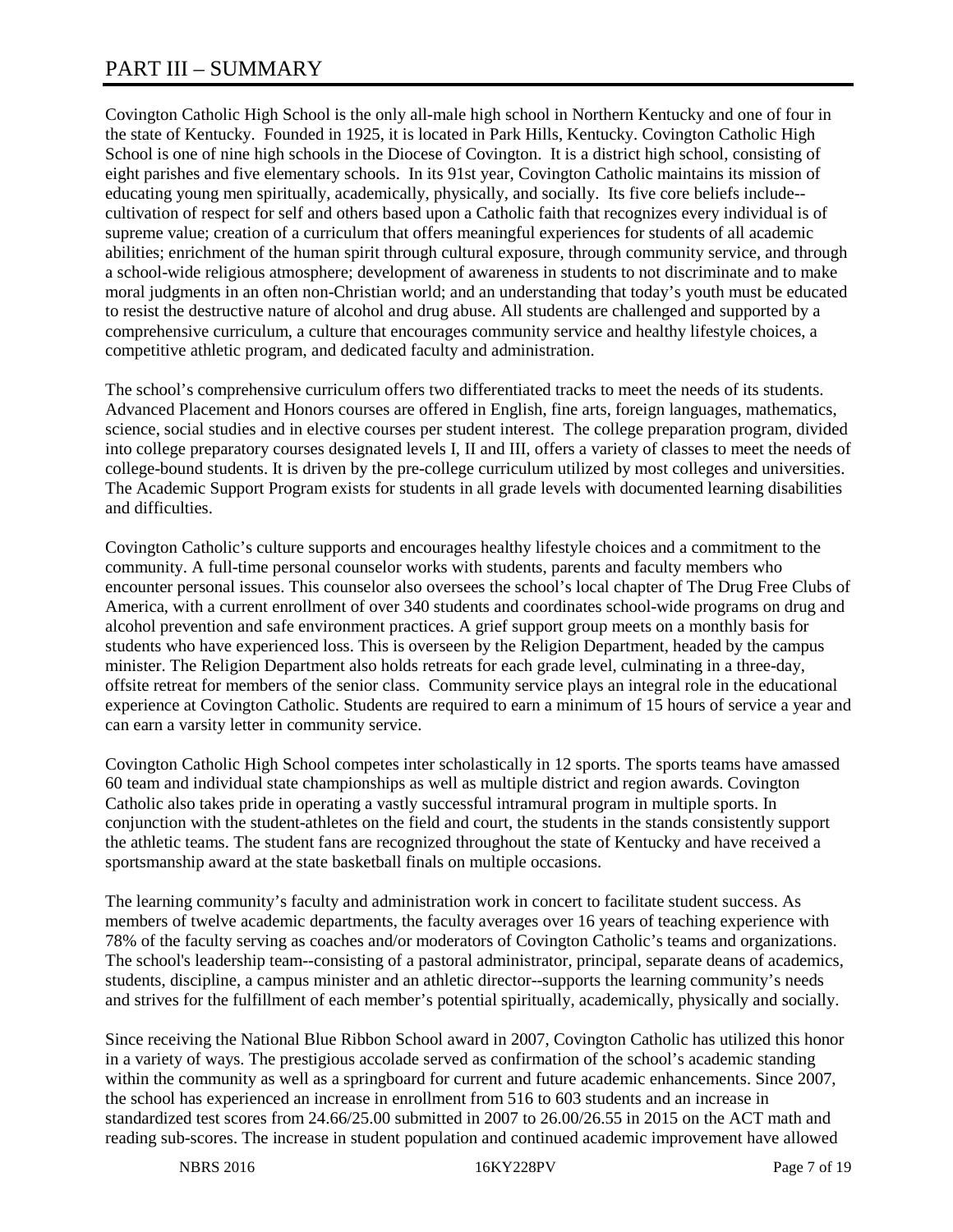for the addition and re-evaluation of over 35 academic courses, the inclusion of new departments, and an increase in faculty population. A full technology curriculum has been added since 2007 and a science, technology, engineering and math (STEM) curriculum is in the first year of a three-year full curriculum integration. The Blue Ribbon award has also served as an integral piece in the school's current capital campaign, the main component of which is a STEM-oriented academic wing.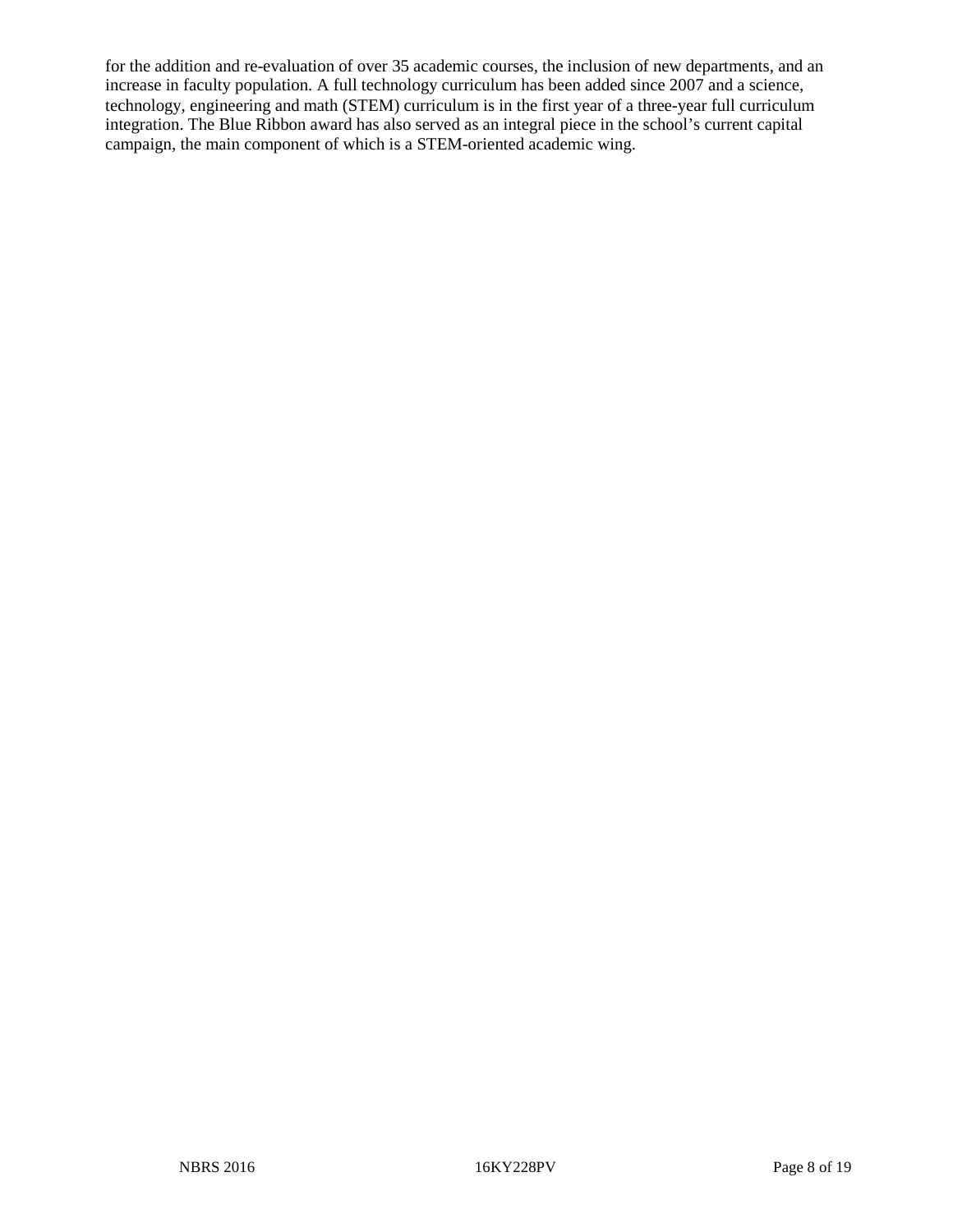## **1. Core Curriculum:**

Covington Catholic High School offers every student a college preparatory curriculum. This curriculum includes four-year programs in English, science, and social studies, and a five-year sequence in mathematics. Students are required to earn 26 credits in order to graduate including four credits in English; four credits in mathematics; three credits in science; and three credits in social studies.

In order to provide appropriate and targeted instruction within the core curriculum, Covington Catholic High School offers two levels of instruction: academic college preparatory (CP) and Honors/AP (H/AP). The college preparatory sequence is further separated into three categories: CPI, CPII and CPIII. College preparatory courses are offered in each core discipline with CPI courses accounting for the majority of courses and highest student enrollment. CPI courses offer an in-depth exploration of the curriculum through multiple teaching approaches with a focus on creating a foundation for post-secondary academic expectations. CPII and CPIII courses offer more explicit and differentiated instruction and a curriculum that moves at a slower pace than CPI courses. Students enrolled in CPII and CPIII courses may also be enrolled in the school's Academic Support Program, a program for students with documented learning disabilities and difficulties. Covington Catholic offers 18 Honors and 12 AP courses in all grade levels in business, English, fine arts, foreign languages, mathematics, science, and technology. In 2015, 89% of AP students earned at least one passing score of three or higher on their AP exams per the College Board five-year school score summary.

The English curriculum all four years includes a study of grammar and writing, as well as the reading of novels and other genres in the categories of World Literature, American Literature and British Literature. Creative Writing, Journalism I and II and Speech serve as electives. The math curriculum requires that students earn credit in Algebra I, Algebra II, and Geometry. In addition, a fourth or fifth mathematics credit is required with Algebra III, Pre-Calculus CPI or II, or AP Calculus as options. Probability and Statistics and Math Modeling are also elective options. The Honors course sequence includes an 8th grade Algebra I Honors class for in-district elementary students that qualify for enrollment. The science curriculum requires students to take Biology and Chemistry and offers Earth and Space Science, Physics, AP Physics, AP Biology, Biology II, AP Chemistry and Anatomy and Physiology during the junior and senior years. A majority of students take four years of science. The social studies curriculum includes World Geography, World Civilizations or AP World History and U.S. History or AP U.S. History as requirements. AP European History, American Politics and Government, Current Issues, Economics, Psychology, AP Psychology and Sociology are offered to fulfill the additional credit requirement in social studies.

The core curriculum provides students a comprehensive scope and sequence of study that prepares students for post-secondary academic rigor. It adheres to state and diocesan learning standards and graduation requirements as well as AdvancED accreditation standards. Initial placement is determined using the High School Placement Test, consultation with grade school representatives, and grade school records. After 9th grade, placement is determined utilizing student grades, teacher recommendations, standardized test scores and individual student and parent conferences with the guidance counselors and the administration. The learning community continuously evaluates the progress of students enrolled in each level of the core curriculum in order to improve the skill level of students of all abilities. All teachers are encouraged to participate in workshops, seminars, or other professional development opportunities that target both accelerated learners as well as those that need additional assistance. Administrators and department chairs regularly observe classes and meet with teachers to evaluate the current and the future academic goals as related to curriculum. Teachers offer extra assistance outside of class hours, and peer tutoring is staffed by members of the National Honor Society and National English Honor Society. In addition to the Academic Support Program, eligible students possess student accommodation plans that outline educational supports and interventions. Each course has semester and end of year course exams. The results of these assessments are reviewed and analyzed by the departments and the administration to confirm curriculum alignment and evaluate student comprehension. Covington Catholic utilizes a learning management system as well as an online grade book for up-to-date course expectations and grade analysis. Communication is encouraged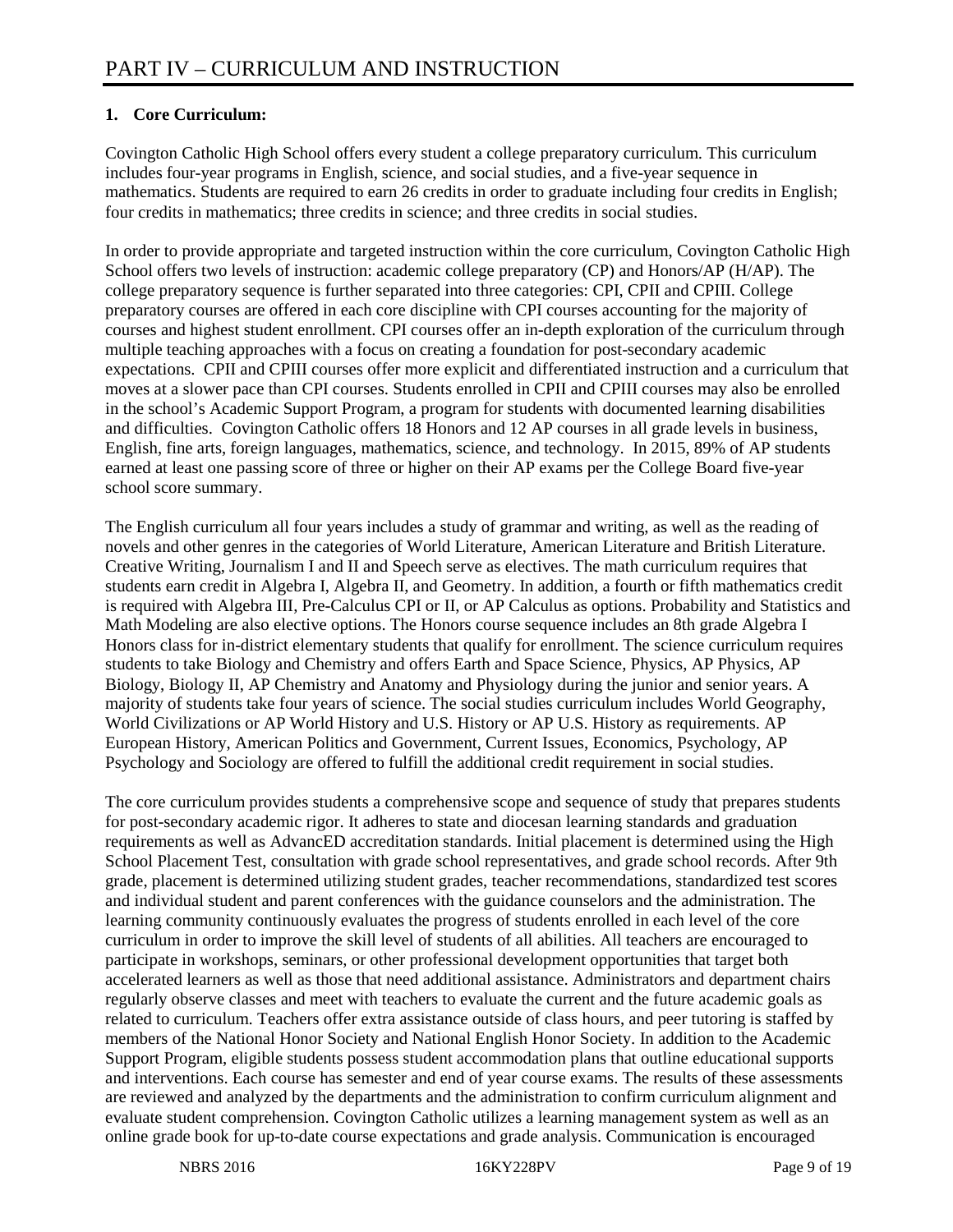between students, teachers, and parents, and this is facilitated by the administration and guidance counselors.

As a college preparatory institution, the focus of the curriculum is on college and career readiness. Both curriculum tracks provide a rigorous in-depth curriculum across all content areas, specifically in English and mathematics. The curriculum provides opportunities for students to enhance core academic skills, critical thinking skills, employability skills, and technical job-specific skills. The curriculum supports career readiness by encouraging students to explore the relationship between personal qualities, educational skills and training, and the world of work. Students at all grade levels are provided with opportunities to conduct career exploration and learn about the skills, education and training required for career fields.

# **2. Other Curriculum Areas:**

In addition to the core curriculum, Covington Catholic offers courses in eight other areas to the general student population: business, fine arts, foreign languages, religion, STEM, technology, vocational school, and general electives. These additional course offerings include a combination of required classes and electives that encourage acquisition of essential skills and knowledge. Elective course decisions are driven by student interest, teacher knowledge and academic trends. Since 2007, over twenty elective courses and two departments have been added to the curriculum.

Each student is required to earn at least one credit in visual/and or performing arts. Options include a five course sequence of Art, four years of Band, Select and Chamber Choirs, Drama I and II, Music Appreciation and Art of the Film. The art sequence includes two years of Honors courses and Specialized Art, which focuses on sculpture and independent projects. Advanced art students showcase work throughout the region and are successful in university fine arts programs. Students in the choirs perform in local events, have won many contests and awards, and have produced five commercial albums within the last eight years. Physical Education/Health is a full-year course and a freshman requirement. The Health curriculum explores nutrition, drug and alcohol abuse and healthy lifestyle choices. The Physical Education curriculum includes traditional sports and also incorporates Pilates and other lifelong exercise options. Religion is required all four years and includes an introduction to scripture, church history and social justice. Students also participate in days of reflection and a three-day senior retreat. As part of a pre-college curriculum, students must earn two foreign language credits in French, German, Latin, or Spanish and are encouraged to earn three or four credits. Honors level instruction is offered for third and fourth year German and Spanish, and distance learning options are available for third and fourth year Latin as well as French I-IV.

Technology is an academic department in addition to being embedded throughout the curriculum in each discipline. All freshmen must take Technology Applications and Communications (TAC) for basic computer skills, responsible user education and presentation skill acquisition. The Technology Department also includes a two-course sequence in both Computer Aided Design (CAD) and Web Graphics, a three-course offering of Graphic Design, introductory courses in computer science and computer programming and AP Computer Science. Technology courses emphasize collaboration, skill development and career-oriented applications. Students in Graphic Design and CAD have had their designs chosen and featured in commercial products, including Topps, Inc. and are used for marketing materials.

Covington Catholic's STEM Department, in its first year of existence, utilizes technology and focuses on project development. The STEM Department follows the Project Lead the Way (PLTW) curriculum and currently offers two courses: Introduction to Engineering Design and Principles of Engineering. The current enrollment of 166 students, representing over 25% of the school's population, includes students from all grade levels. Within two years, the school will have a full, four-year course sequence in STEM that will include a capstone project as well as a new STEM academic wing.

Students and faculty in both the Technology and the STEM Departments use tools that keep them at the forefront of digital education. Dedicated labs, a three-dimensional printer, Wacom tablets, and advanced software are among the equipment utilized in the departments. The school also uses SMART boards and laptop/iPad carts. A Microsoft Surface tablet is issued to each teacher. Students use their own smartphones and tablets for educational purposes in the classroom. A plan to implement a school-wide one-to-one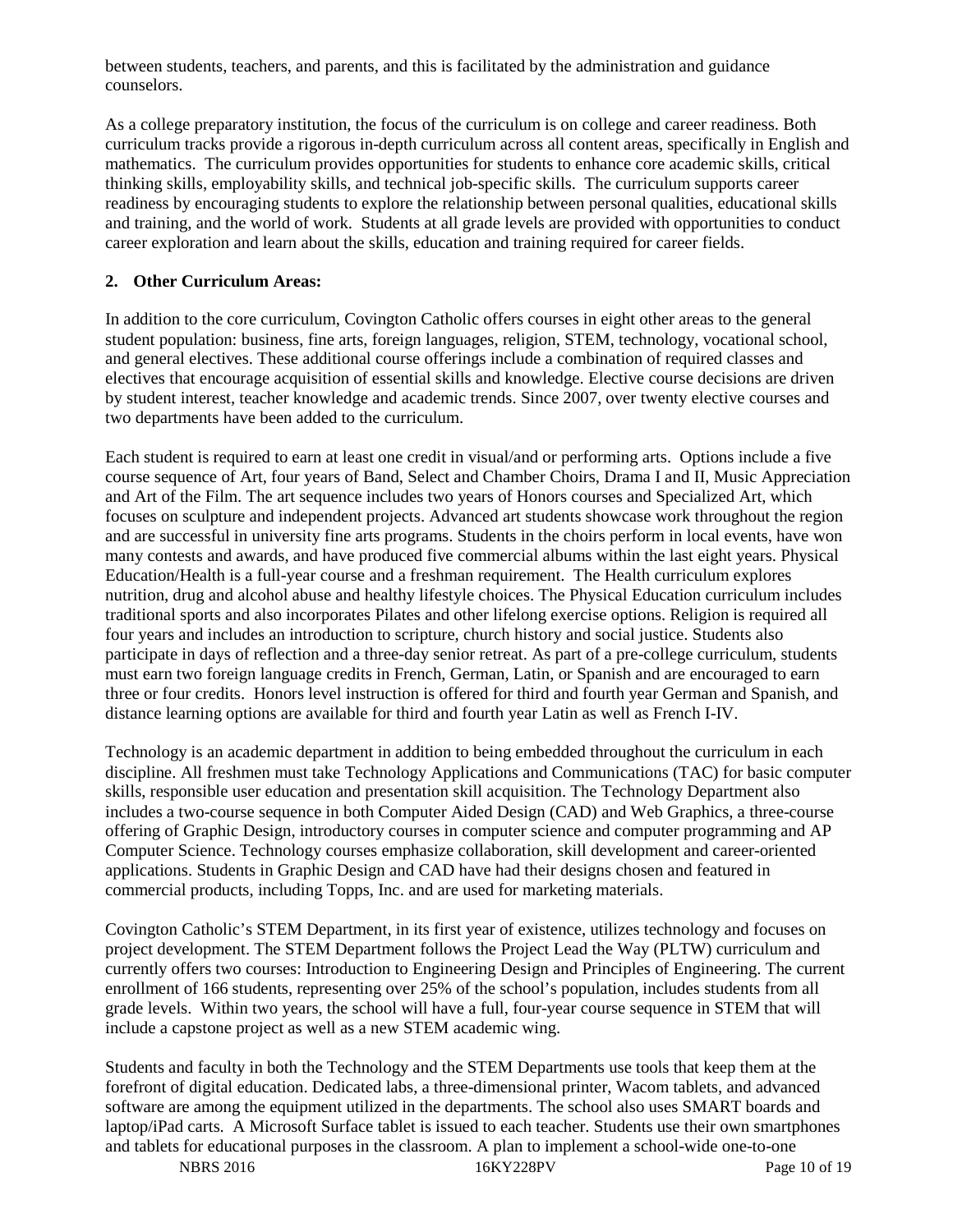program is currently being developed.

Elective opportunities are also offered in business, vocational school and general electives. Business courses are offered to all students and include Accounting, Career Exploration, Economics, AP Economics and Personal Finance. The business courses are project-based, with opportunities to gain career skills, make presentations, and collaborate with peers. Economics students create, market and sell a product, practice mock interviews with local business people, and participate in stock market competitions. For vocational options, Covington Catholic partners with two local public schools to offer courses such as Auto Technology, HVAC/R and Welding during the 11th and 12th grades. General electives include an Introduction to Philosophy course.

The administration constantly evaluates course offerings to recognize changing skills, instructional standards, and student interests. Every year, new courses are added. Recent additions of AP Psychology, Principles of Engineering and Drama II are emblematic of the school's goal of providing electives that encompass the needs of each student.

#### **3. Instructional Methods and Interventions:**

In conjunction with the rigorous curriculum, teachers use a variety of instructional methods to meet the learning needs of every student. Students are provided with direct instruction in the content, which can be reinforced and enriched through group collaboration, extension activities, and independent practice. Students work in homogeneous and heterogeneous groups to interact with the material or task at hand. Student-led collaboration allows the classroom to be student-centered and drives the learning experience. The teacher is able to observe students' work and interaction with the material, making intentional instructional changes as needed.

Socratic seminars are also employed in coursework, particularly AP and Honors courses, allowing students to take ownership of the material. This inquiry-based instructional method provides students the opportunity for accountable talk, a safe environment for exploring material and taking risks with thoughts, ideas, and questions related to the content. Students are also given opportunities to showcase leadership, speech, and analytical skills. Students learn to hone listening skills, what it means to work cooperatively with others, and how to support ideas thoroughly and succinctly.

Differentiated instruction is provided to all students in coursework. This is evident in the intentional placement of students in the appropriate level CP course. Students who are gifted and talented in a specific subject area are provided the opportunity for enhancement, acceleration, independent study, and cluster grouping with similar ability-level peers. Students who may struggle in a specific academic area are provided opportunities for remediation, enrichment activities, and appropriate pacing through cluster grouping in the appropriate CP level course. The Academic Support Program collaborates with the content teacher to provide reinforcement of skills and re-teaching for students who may need additional support.

Covington Catholic High School also offers distance learning for eligible students who want to take on the challenge of additional coursework not offered through the traditional curriculum. Students can enroll in an approved virtual learning program, taught by a certified, highly qualified instructor in that specific subject. All courses and student work are closely monitored by the administration and guidance counselors.

All courses use technology to enhance the curriculum for student engagement and student outcome goals. Students use CANVAS, the online learning management system, for completing supplemental activities, collaborative learning through group chats, virtual experiential components and assessments. Technology is also incorporated into the curriculum by providing students lab time for research, writing, and creating artifacts for class assignments.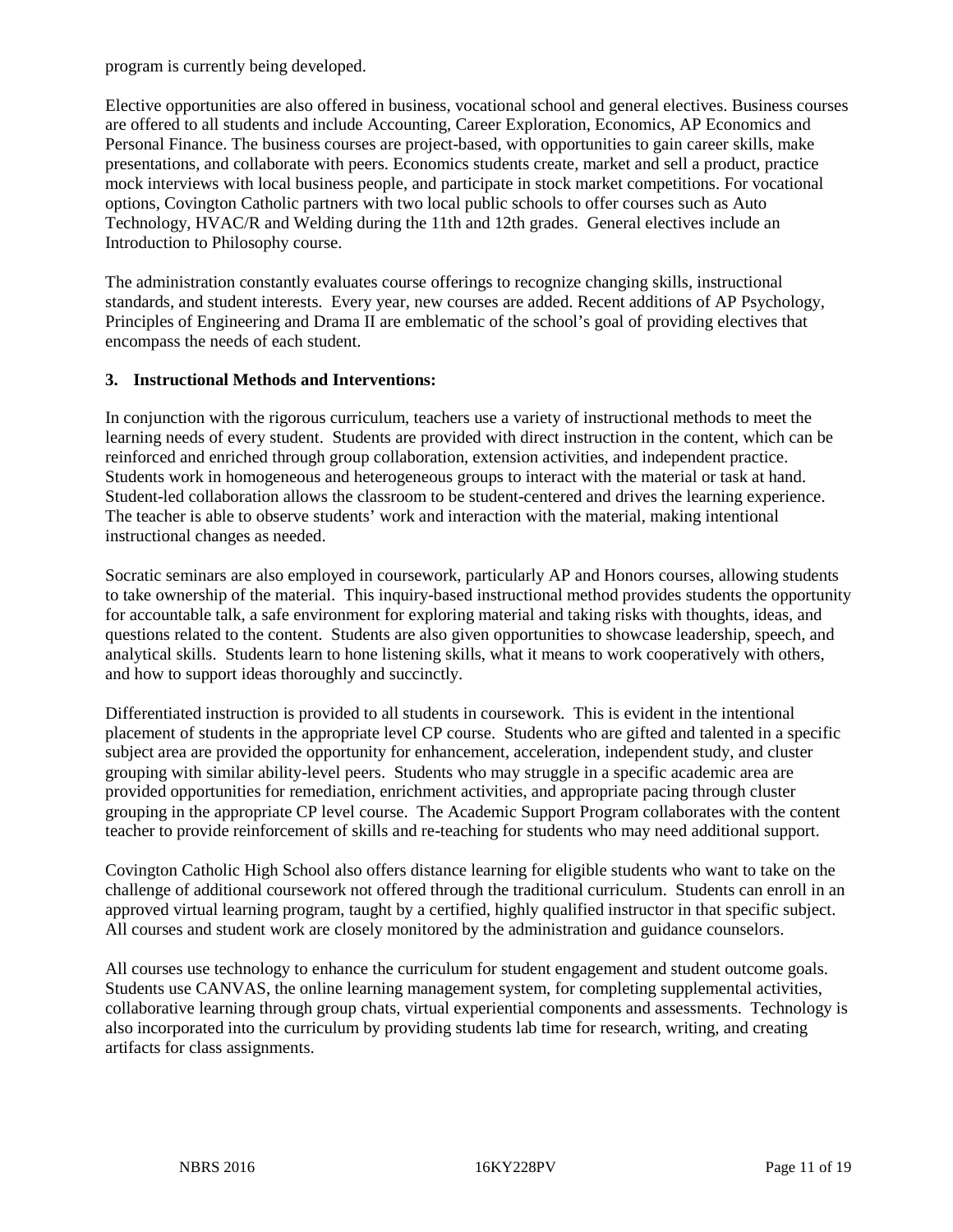#### **4. Assessment for Instruction and Learning and Sharing Assessment Results:**

Covington Catholic High School uses standardized tests and school assessments to analyze and improve student performance. The High School Placement Test (HSPT), the PSAT, and the ACT are the primary standardized tests utilized by the school. Cumulative semester and end-of-year assessments are also required for each course.

All incoming freshmen take the HSPT during the 8th grade year. The school administration and guidance counselors meet with grade school representatives to analyze the results of their specific students. The test results facilitate the placement of each freshman in core classes and help to identify at-risk students for enrollment in the Academic Support Program. The HSPT results, including an explanation of the scores and course placement, are shared with students and parents at an informational meeting.

The PSAT is administered to all juniors and interested sophomores. Only juniors' scores are used to identify eligibility for the National Merit and Kentucky Governor Scholars Programs. The scores of the test are shared with students and parents in group counseling sessions, parent meetings, and individual conferences.

All juniors take the ACT in the spring. Prior to this test, juniors take practice ACT tests in the fall and the spring as part of a partnership with TorchPrep, a test prep organization. The practice test results are used to analyze student performance and curriculum effectiveness. Following the fall test, the results are shared with students and parents in two separate meetings. Department and faculty meetings are also dedicated to examining results and identifying strengths and areas of improvement. The spring practice test results are also analyzed by the faculty. Finally, the actual test results, those from the most recent graduating class, and three-year and five-year ACT trends are discussed during professional development the following school year. These scores are used to enhance the curriculum, embed ACT specific strands in course objectives and balance ACT preparation with other curriculum goals. Over the course of the last 10 years, Covington Catholic has experienced a steady increase in ACT composite and sub scores. The school's ACT reported composite score for the graduating class in 2005 was a 22.7 and 25.1 in 2015 with corresponding higher sub-scores.

The school also uses semester and year-end cumulative assessments or AP exams for all courses. These assessments are aligned with each course's curriculum objectives. Assessments are reviewed by the departments and with the administration. Midterm and final exams account for 10% of the semester average. These scores are posted separately and published on report cards and the school information system.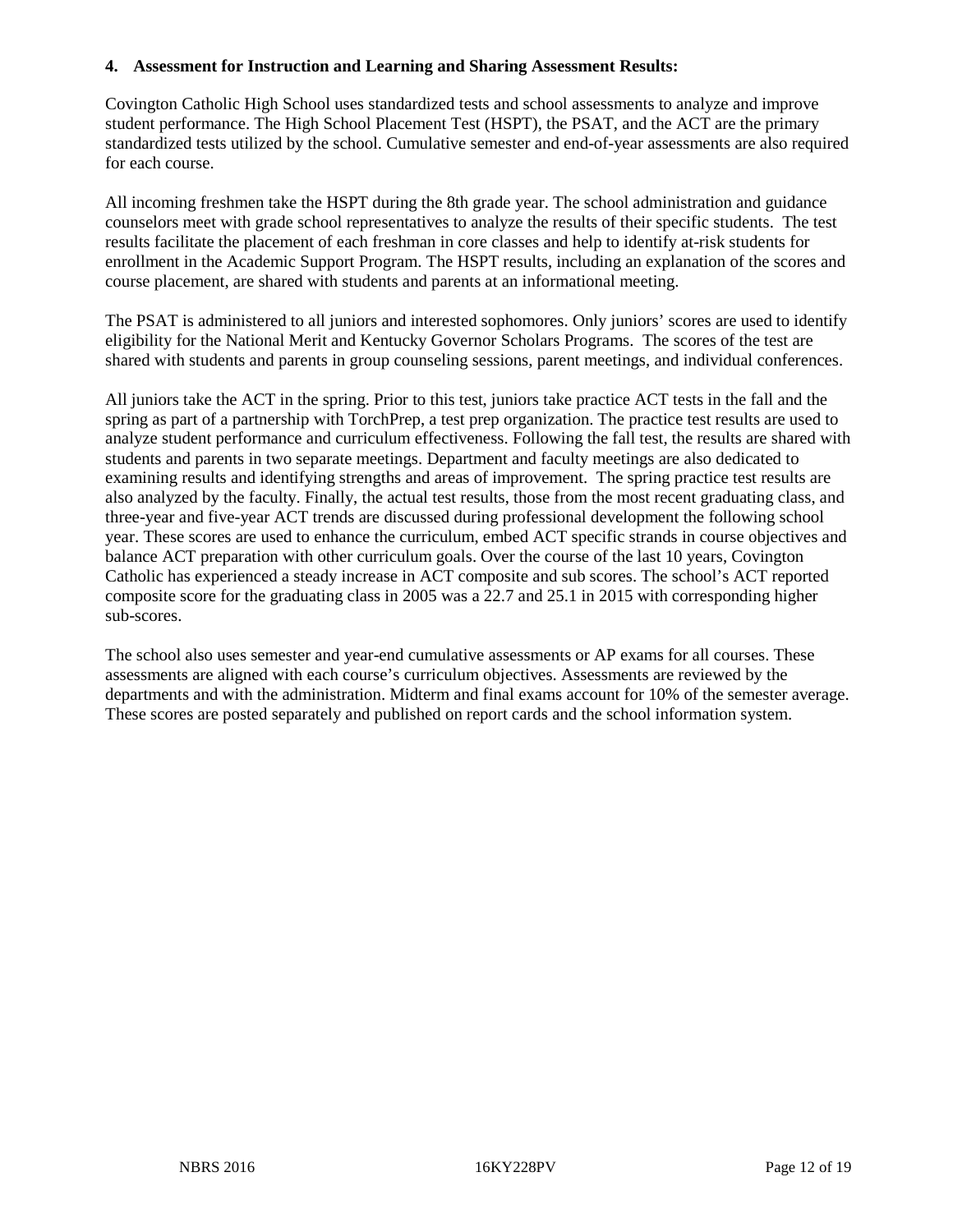## **1. School Climate/Culture:**

Covington Catholic High School is the only all-male high school in Northern Kentucky. In this environment, a close brotherhood develops between students and a special, lifelong relationship is shared between alumni and current students. Each stakeholder enthusiastically supports the mission to develop the whole student and a blend of spiritual growth, academics, and athletics engages students of varying personal interests and abilities.

The spiritual development of each student is an extraordinary feature of the school. A summer sophomore retreat in Wyoming, annual mission trips to Nicaragua, class retreats and communal prayer services help shape the spiritual life of each student. These elements are combined with a community service program that encourages students to sacrifice their time and talents for the greater good of their communities.

Covington Catholic strives to prepare each student for post-secondary education. Excellence in academics is evidenced by exceptional graduation rates, high ACT and AP scores, and participation in the Governor's Scholars Programs. The Academic Support Program (ASP) offers assistance to students in need and provides for the acquisition of tools necessary for college and career opportunities. Three academic counselors and one personal counselor are instrumental in providing services to the student body.

Physically, the school offers students opportunities in 12 KHSAA sanctioned sports, five club sports, and five intramural teams. Through these channels, students learn the value of discipline, competition, sportsmanship, and fellowship.

The faculty is comprised of well-educated, experienced, and highly dedicated teachers, counselors, and administrators. Over three-fourths of the faculty moderate at least one extra-curricular program. Yearly surveys commissioned by the Diocese and completed by teachers and school board members indicate that faculty morale is high and teachers feel supported by the administration. Furthermore, faculty turnover is low and many teachers make Covington Catholic a lifelong career choice. Parents and students agree that teachers care about the students, treat them with respect, and dedicate extra time to student success. Additionally, they understand that teachers set high achievement standards and expectations for all students.

Covington Catholic is proud of the many ways the administration and faculty work to create an environment that allows students to grow in their faith and embrace personal and academic excellence. The school cultivates self-confidence and integrity and energizes students to meet the demands of higher education and life's challenges. Mutual respect between all stakeholders provides students with opportunities for personal growth, high academic performance, and physical and social maturity.

# **2. Engaging Families and Community:**

Covington Catholic's administration works diligently to maintain close relationships with its stakeholders. The school board, an advisory board, meets bimonthly to address community concerns and create and implement school policies. School board members include alumni, past/former parents, and community leaders who represent the parishes the school serves. Stakeholders communicate with the school board and school personnel via email, telephone, CANVAS (learning management system) and by appointment.

The annual Parent Breakfast and the New to the Blue program are designed to welcome and orient new families. Parental involvement in the school is encouraged. An active Parents Club and Boosters Organization support athletics, extracurricular activities, and school events. Parents are invited to participate in many school functions including liturgies and cultural and social events. This strong parental involvement enhances each student's learning experience.

The website, CANVAS, Blue Notes (weekly online newsletter), and weekly messages from counselors are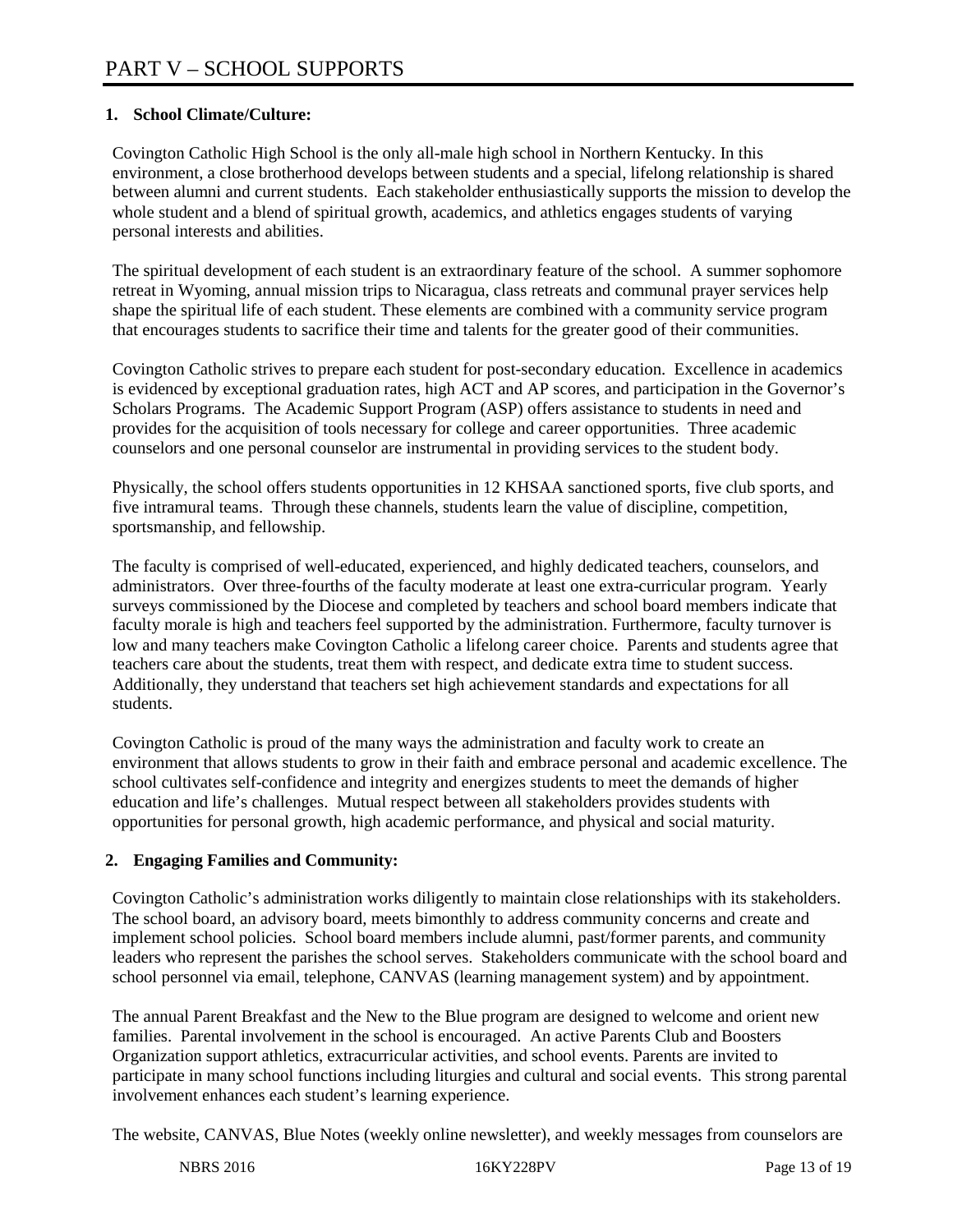some of the many avenues of communication between the parents, students, and school personnel. A quarterly journal reaches nearly 9,000 alumni, current, and prospective families. This communication keeps the community connected to current school news. Alumni and local business leaders visit classrooms to mentor students and speak about careers and life choices.

Students are actively involved. The student senate meets weekly to plan upcoming activities. Their leadership sets the tone for the educational culture that has been established by the administration. The administration directs more than 100 student ambassadors in guiding prospective students. Through press releases and promotional materials, the Marketing Committee has been very influential in the 25% growth in enrollment since 2011.

Outside resources have contributed to the school's academic success. Covington Catholic has united with Thomas More College in dual credit courses. A partnership with Project Lead the Way and assistance provided by Northern Kentucky University's Dean of Informatics has been beneficial in the implementation of the STEM program.

Covington Catholic's strong service program demonstrates the school's close partnership with the community. Collectively, the student body logs approximately 16,000 service hours annually. Tutoring local elementary students, collecting/delivering food to neighborhood shelters, and volunteering at numerous Special Olympic events are some of the many deeds that help to develop well-rounded, caring young men.

Covington Catholic High School has worked hard to maintain strong relationships with its stakeholders and the community it serves. Engaging alumni and stakeholders in the school's mission has proven to be integral to the school's success.

#### **3. Professional Development:**

Keeping in mind the school's mission, the administration provides opportunities to advance teacher education and to create a positive learning environment. Professional development is encouraged within departments, through on-site offerings and by teacher preference. In each case, pertinent topics such as student safety, academic enhancement, and technology are explored.

Teacher collaboration is a key component of professional development at Covington Catholic. Classrooms and laboratories are clustered by departments. Daily schedules provide time in the school day for staff collaboration and planning. Weekly special schedules allow for the occurrence of department and faculty meetings and the cultivation of professional learning communities (PLCs) within and across departments. During meetings and within PLCs, teachers commit to continuous improvement, collective responsibility and curriculum goal alignment. Individual problems are identified, innovative lessons shared and strategies implemented to assist in professional growth. Collaboration also provides new teachers opportunities for assistance and mentoring from other department members. Additionally, new teachers are supported through KTIP training and meetings with the administration and department chairs.

It is a top priority to provide a safe and healthy environment for all students. The administration assesses the needs of the student population to drive professional development in this area. The dissemination of information on severe allergic reactions, chronic illnesses including diabetes, life-threatening diseases such as cancer, critical health treatments including bone marrow transplants and CPR are among topics recently addressed. Other programs have centered on social issues and good decision-making. Recent presentations have included ALICE training, heroin addiction, bullying, and internet safety. The school works cooperatively with local agencies and hospitals to obtain the most accurate information for these presentations.

Covington Catholic is also committed to providing the most up-to-date technology education. In addition to diocesan in-services, the school's Technology Department offers on-site training and online videos to facilitate effective professional training. Monthly digital dining classes have also become a well-attended staple of the learning community, allowing teachers to share emerging ideas, gain exposure to the newest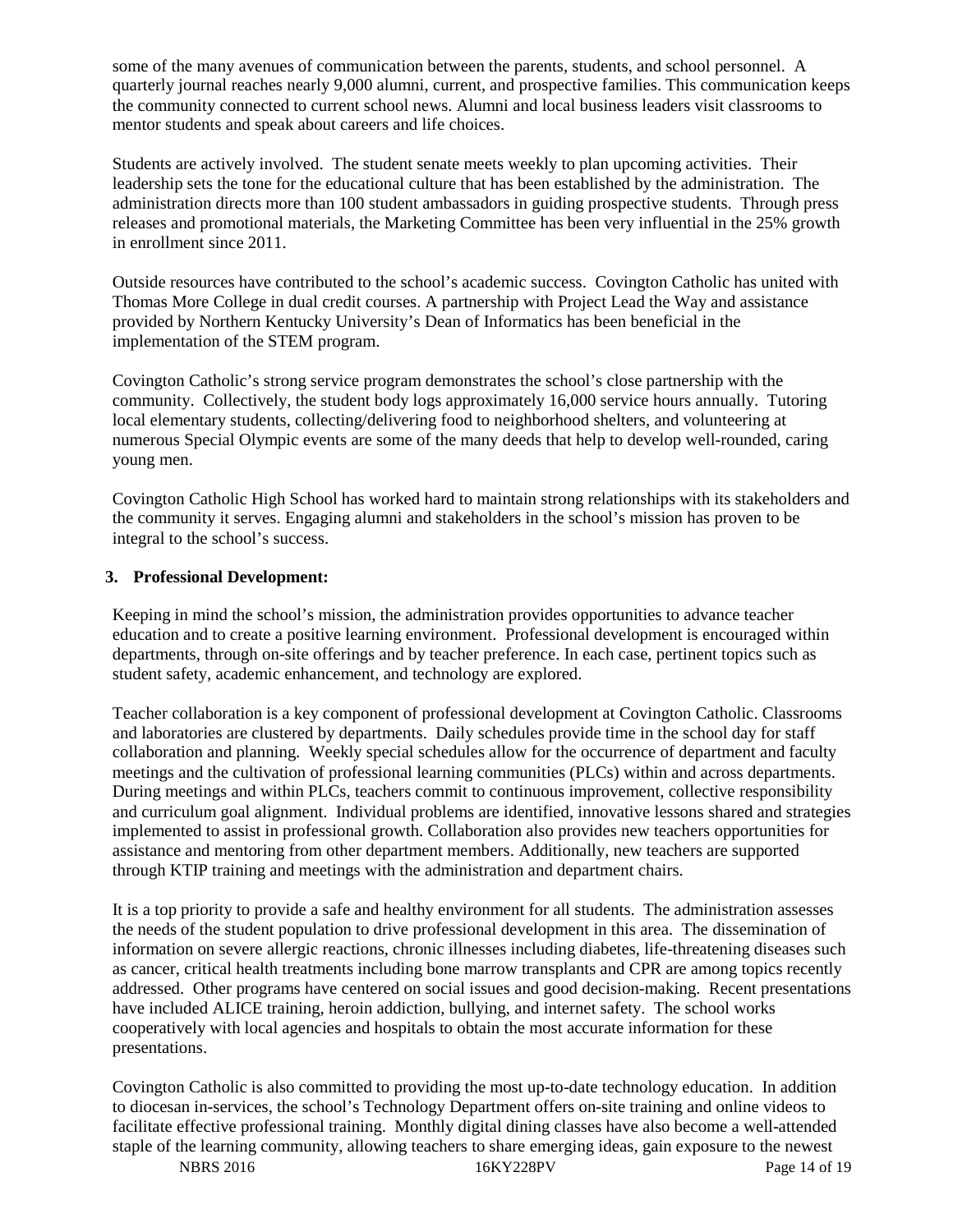digital resources, and network with other educators.

The administration supports and encourages professional learning outside of the school as well. All AP teachers routinely attend summer workshops. Last summer, every STEM teacher attended extensive, multiweek professional development courses to prepare for the new program. Funds are available to cover the costs of any professional development requested by any staff member. Teachers are provided a substitute and compensated for mileage and other expenses. The end result is expanded knowledge and skills, a deeper understanding of new instructional strategies, and more effective classroom learning.

#### **4. School Leadership:**

The overall vision of the school adheres to the spiritual, academic, athletic, and social goals of Covington Catholic and is aligned with standards set forth by the Kentucky Department of Education and the Diocese of Covington. Through the use of clear and open lines of communication with all stakeholders, focus on these goals ensures that student achievement remains the learning community's top priority.

The principal is responsible for implementing the Catholic philosophy/identity of the school and fostering the spiritual and intellectual growth of all stakeholders. With the support of the pastoral administrator and superintendent, the principal maintains documentation for state and diocesan requirements, prepares the budget and maintains fiscal responsibility, oversees operations, building and grounds, directs public relations, and supervises and safeguards the activities of the students and staff. The principal delegates responsibilities to the administrative team--the dean of academics, dean of students, and dean of discipline- -as well as academic and personal counselors, department chairs, the campus minister, chaplain, and the faculty and staff at large. As such, each educator serves as a school leader in these positions, in the classroom and in the learning community.

The school board of education is consultative to the principal and pastoral administrator. The board assists in the planning, operation, and maintenance of the school. The school board consists of various committees: advancement; building and grounds; boosters; finance; marketing; parents; planning; policy; and substance abuse prevention. These advisory committees collaborate with the administration to create a learning environment that fosters the development of each young man in all facets of the school mission. Covington Catholic greatly benefits from the involvement of former and current parents and alumni who willingly serve on these committees.

Students also play an important part in the school's leadership. The student senate is composed of class representatives chosen by their peers. These students initiate the planning and execution of many student activities. Elected officers create the agenda and run the meetings with a moderator present. Throughout the school year, the executive members of the student senate meet with the school administration to propose school and community projects and activities, discuss issues in the learning community, and offer studentcentered suggestions for school improvement.

The administration, faculty, school board, and students--all stakeholders--commit to creating a positive and productive atmosphere and providing direction that aligns with the mission of the school. Each group's contributions help to nurture and sustain an excellent learning environment.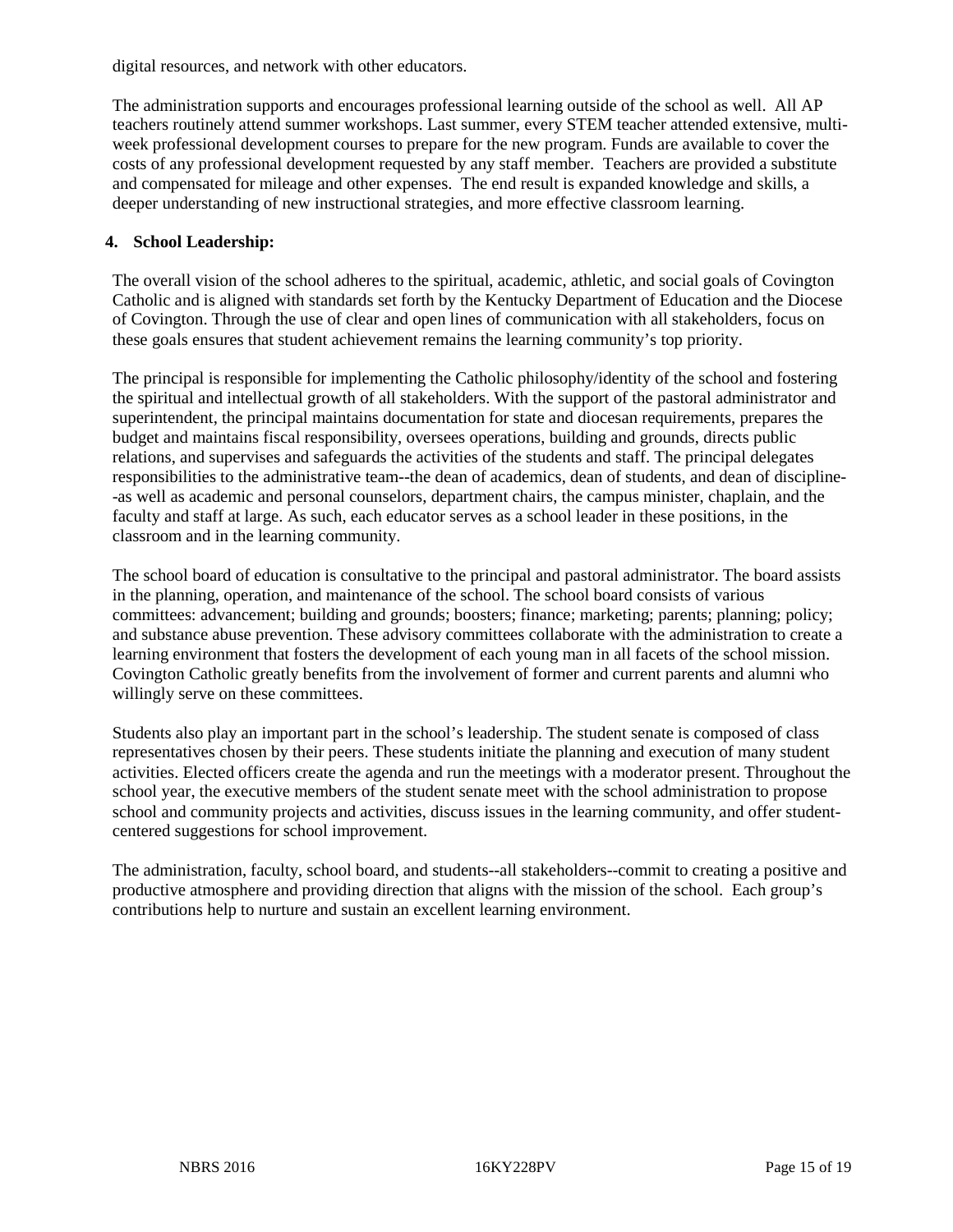Adherence to the mission statement is the one practice that makes the school so successful. Every decision focuses on educating each young man spiritually, academically, physically, and socially. This commitment to the mission by every stakeholder ensures a belief in educating the whole individual--the spirit, mind, and body--of each of the 603 young men in the learning community.

Each young man is educated spiritually. With four required credits in religion, yearly retreats, mission trips, and frequent prayer opportunities, students experience personal growth while exploring and strengthening their faith. The extensive community service program allows for students to better understand others and realize the power of the individual to change lives. The 16,000 hours of yearly accumulated service include serving as pallbearers for the homeless, inner city tutoring, and assisting at Special Olympic events.

Each young man is educated academically. Through differentiated levels of core classes and extensive, student-driven electives, individualized academic plans target college and career readiness. Students of all academic levels are offered a challenging, yet personalized education. High graduation rates, standardized scores consistently above the national and state averages, and alumni success confirm the curriculum's effectiveness. The current senior class includes seven National Merit semifinalists, two National Merit commended students and eleven Governor's Scholars.

Each young man is educated physically. Students compete in 12 state-sanctioned sports, and multiple club and intramural options. The school's success is evident in the 60 state championships and numerous awards the players have amassed. The support of the student fans, affectionately known as the Colonel Crazies, is as impressive and publicly recognized. The Crazies behave compassionately, like honoring a young girl with cancer, and entertain all spectators with their creative cheers and antics. Together, the athletes and Crazies exhibit the positive power of athletics and the true meaning of good sportsmanship.

Each young man is educated socially. Over 40 clubs provide many opportunities for social growth. The creation of clubs is driven by the interests of the students and are added accordingly. The administrative team works closely with the leadership of Notre Dame Academy, an all-female high school in the area, to provide additional social interaction. A combined band, drama presentations, dances, and special assemblies are a few of these opportunities.

The mission statement guides the school's progress. It is read at the beginning of each day and guides policies, clarifies expectations, and focuses on the future direction of the school. Adherence to the mission unites the stakeholders in a common effort to challenge and change. It is because all of the stakeholders acknowledge the value in living the mission that Covington Catholic High School is so successful.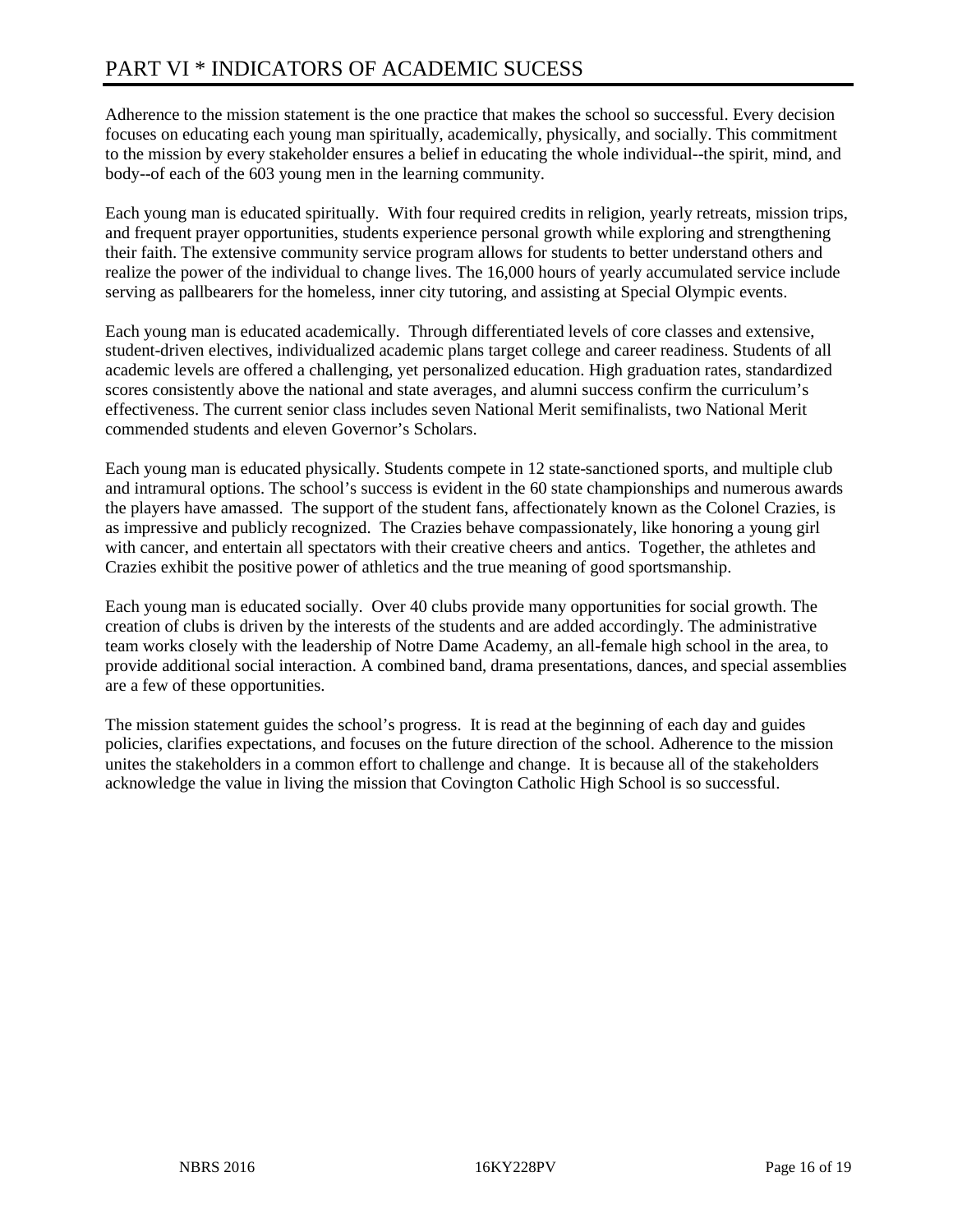# PART VII - NON-PUBLIC SCHOOL INFORMATION

1. Non-public school association(s): Catholic

Identify the religious or independent associations, if any, to which the school belongs. Select the primary association first.

| 2. | Does the school have nonprofit, tax-exempt $(501(c)(3))$ status?                                       | Yes X  | No. |
|----|--------------------------------------------------------------------------------------------------------|--------|-----|
| 3. | What is the educational cost per student?<br>(School budget divided by enrollment)                     | \$8155 |     |
| 4. | What is the average financial aid per student?                                                         | \$4433 |     |
| 5. | What percentage of the annual budget is devoted to<br>scholarship assistance and/or tuition reduction? | 10%    |     |
| 6. | What percentage of the student body receives<br>scholarship assistance, including tuition reduction?   | 18%    |     |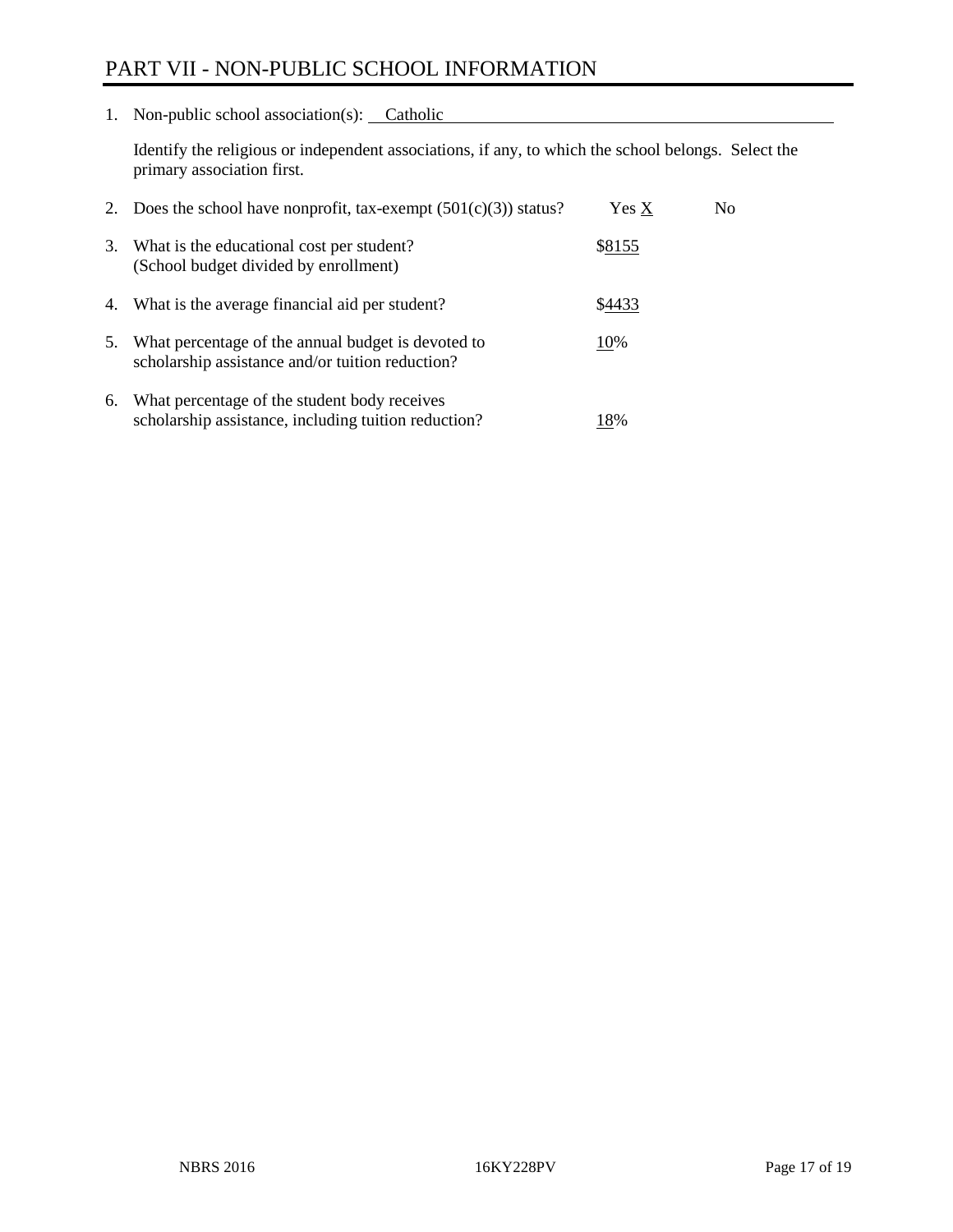| <b>Subject:</b> Math  | <b>Test: ACT</b>                 |
|-----------------------|----------------------------------|
| <b>Grade:</b> 12      | <b>Edition/Publication Year:</b> |
|                       | 2014                             |
| <b>Publisher: ACT</b> | Scores are reported here as:     |
|                       | Scaled scores                    |

### **REFERENCED BY NATIONAL NORMS**

| School Year                                | 2014-2015 |
|--------------------------------------------|-----------|
| Testing month                              | Jun       |
| <b>SCHOOL SCORES</b>                       |           |
| Average Score                              | 26        |
| Number of students tested                  | 122       |
| Percent of total students tested           | 100       |
| Number of students alternatively assessed  |           |
| Percent of students alternatively assessed | 0         |
| <b>SUBGROUP SCORES</b>                     |           |
| 1. Other 1                                 |           |
| <b>Average Score</b>                       |           |
| Number of students tested                  |           |
| 2. Other 2                                 |           |
| <b>Average Score</b>                       |           |
| Number of students tested                  |           |
| 3. Other 3                                 |           |
| <b>Average Score</b>                       |           |
| Number of students tested                  |           |

**NOTES:** ACT scores from multiple testing dates.